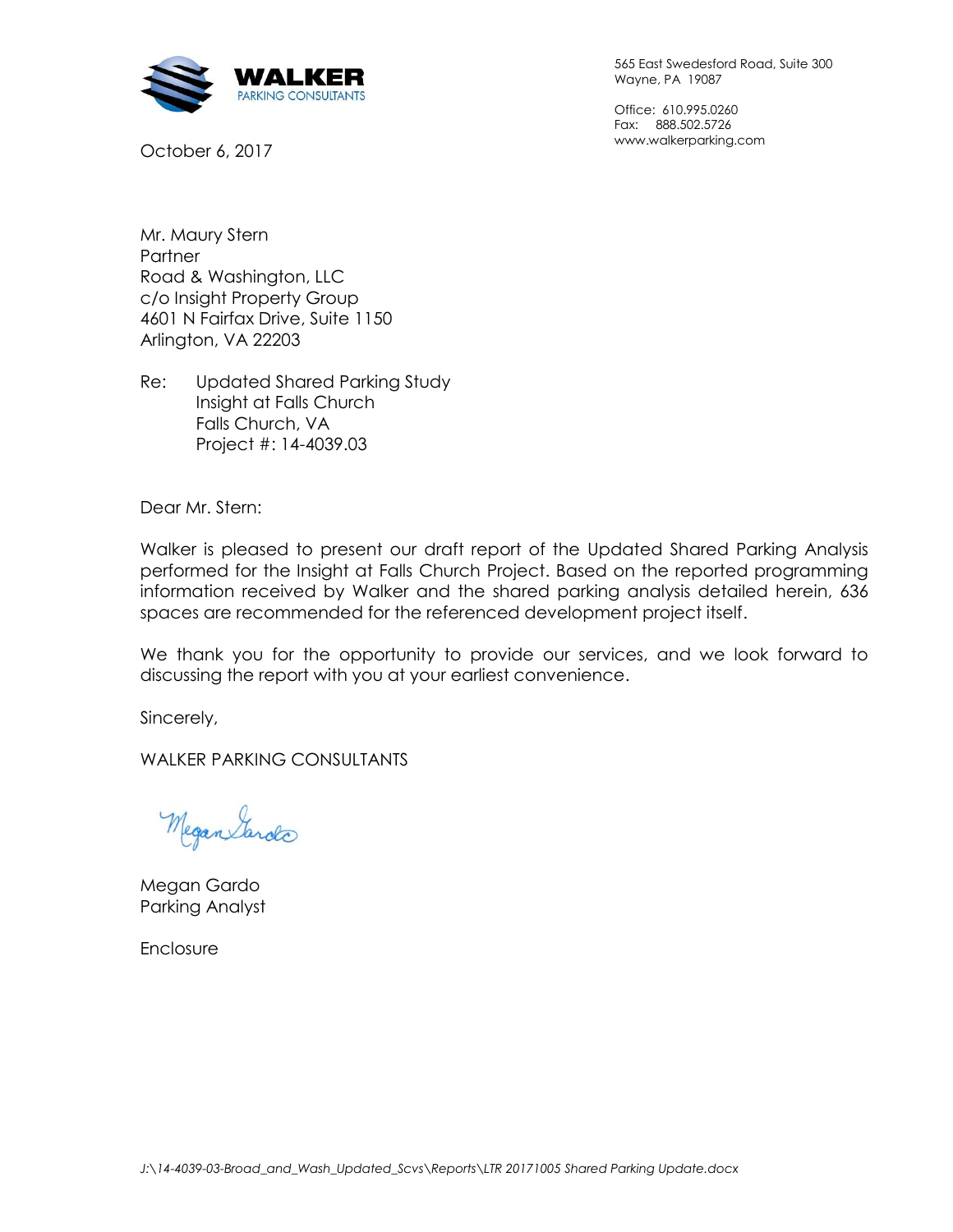

## **BACKGROUND**

Insight Property Group (Insight) engaged Walker Parking Consultants to update our 2015 shared parking analysis of the proposed Insight at Falls Church mixed-used development at the corner of Broad and Washington Streets in Falls Church, VA. Currently, the property is occupied by two multi-story commercial buildings, an Applebee's, private parking to support these uses, and a 58 space publicly owned surface parking lot. The redeveloped property is proposed to include a mix of retail, restaurant, residential, and office land uses.

## SUBJECT PROPERTY

The mixed-use project is located on a tract of land bordered by Park Place to the north, Lawton Street to the east, East Broad Street to the south, and North Washington Street to the west. The general location of the development is shown in Figure 1.

Figure 1: Property Location



Source: Google, 2017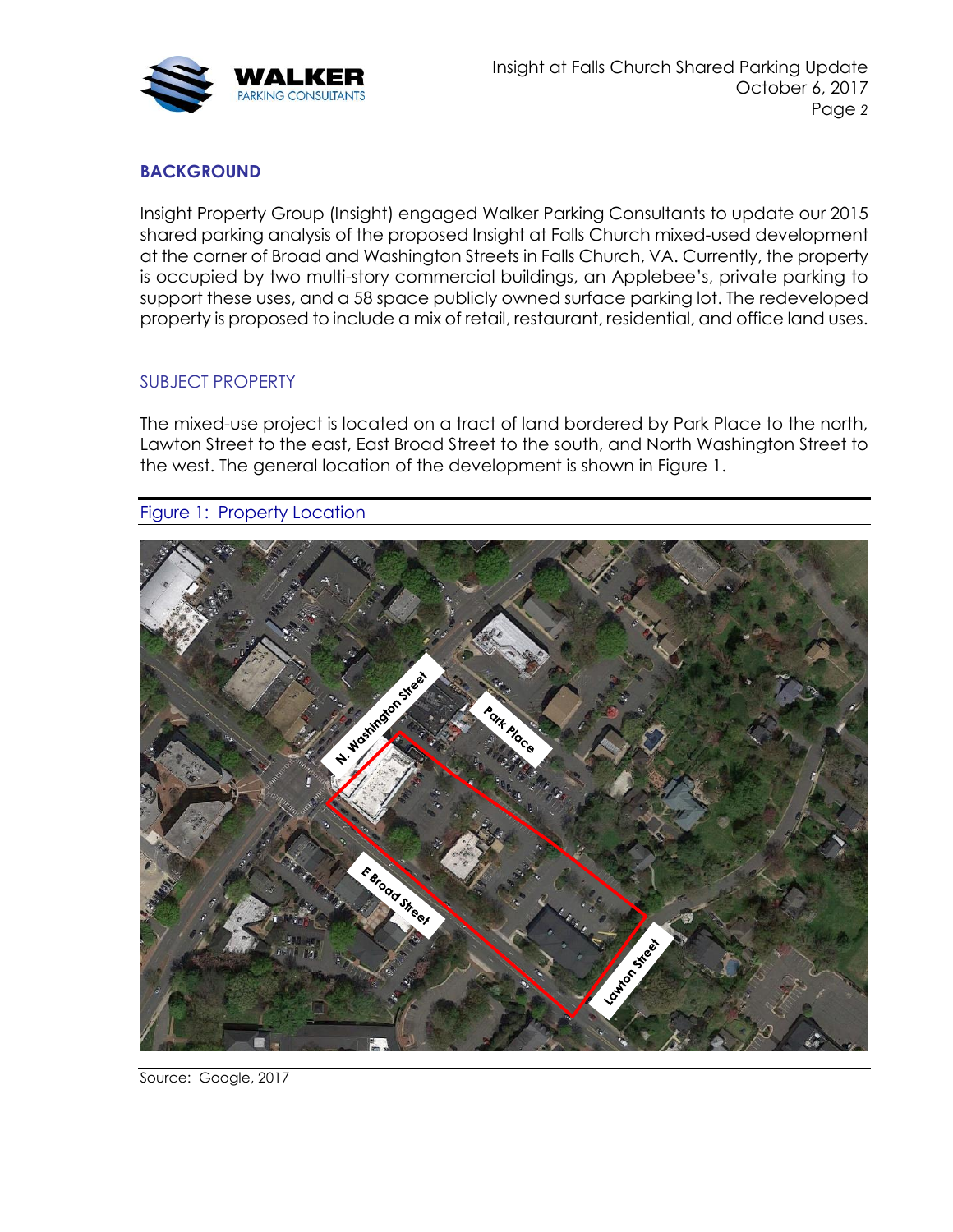

### PROJECT UNDERSTANDING

Walker's analysis is based on the programming drawings developed by MV+A dated 1/11/17 and additional discussions with Insight. The project is anticipated to include the following:

- 66,700 SF of office space
- 5,000 SF of retail space
- 6,900 SF of fine/casual dining space
- 6,900 SF of family restaurant dining space
- 2,500 SF of fast/casual dining space
- 100 seat performance art theater
- 277 market based residential rental units
- 18 affordable housing units(ADU)



Source: MV+A and Insight Property Group, 2017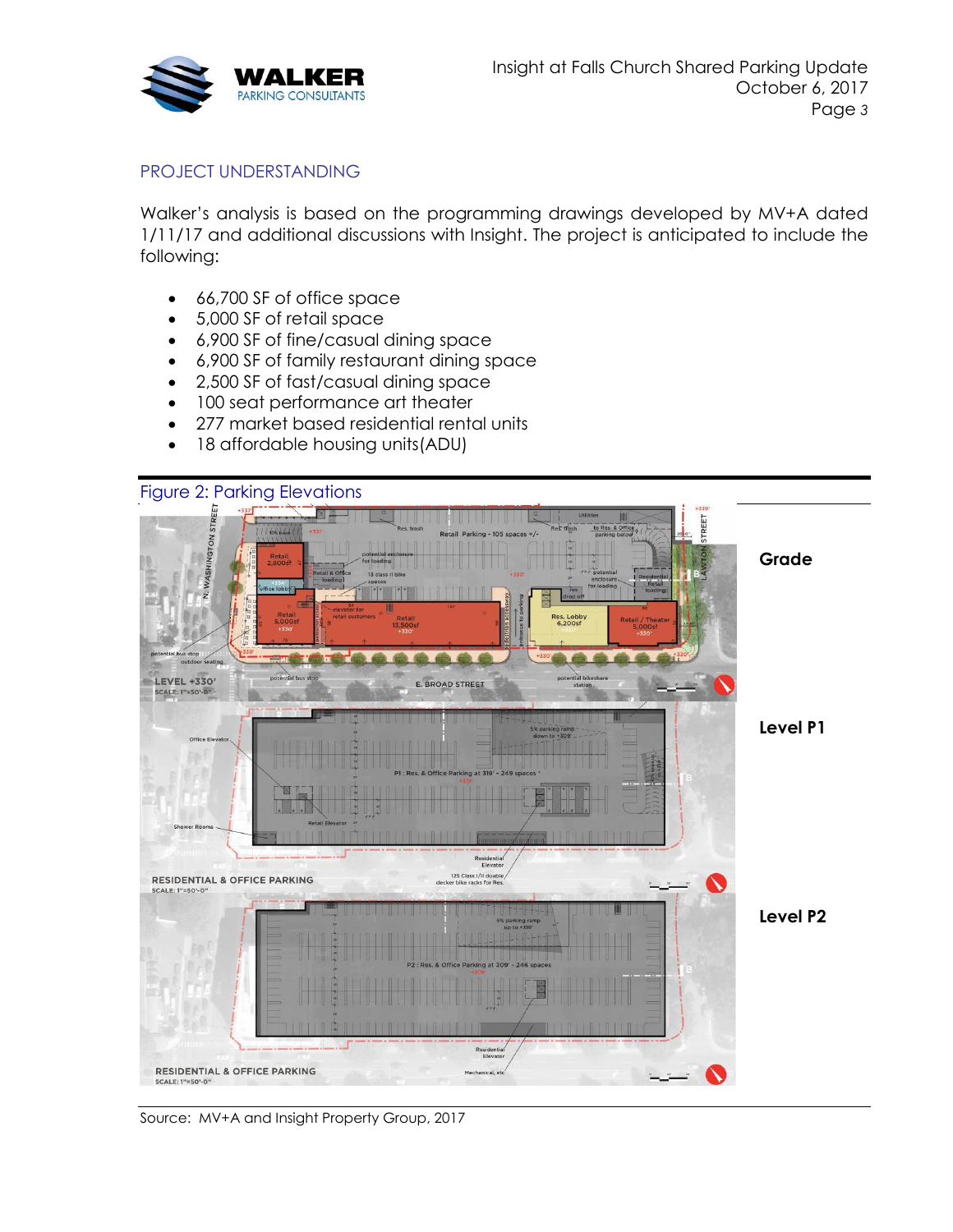

Walker's Shared Parking Model utilizes parking demand estimates expressed as a ratio of x spaces per y units. The units vary depending upon the land use – i.e., keys for a hotel, dwelling units for a residential complex, or square feet of building space. Additionally, parking ratios for retail and restaurant land uses are based on the gross leasable area (GLA), whereas the ratios for office land uses are based on the total gross building area (GFA). In this analysis, Walker was instructed by Insight to use the GFA quantities for the retail and restaurant uses, as there were no significant differences in the GFA and GLA values.

### **SHARED PARKING ANALYSIS**

Shared Parking is an industry-accepted method of generating a parking capacity recommendation for real estate development projects. This should not be confused with a model that projects annual parking demand, which can vary widely based on a number of factors including type and quantity of land use, seasonal factors, and month of year and hour of day, transportation modal split, non-captive ratio and general business activity levels.

In fact, Walker's Shared Parking model represents a methodology that is likely to produce a safety net and recommended parking capacity that will not be needed every day of the year. Shared Parking is driven by base parking demand ratios that were forged on a collaborative basis by a team of consultants with significant parking study experience. The demand ratios used to formulate Walker's model are based on historical data collection for various land uses. The demand ratios tend to represent higher limits of demand that occur during typical peak hours. For example, the base ratio for retail is intended to represent the 20th busiest hour of retail activity during the year, while the ratio used for medical office buildings is intended to represent the 95th percentile of conditions.

Finally, the ultimate goal when developing a Shared Parking model is to promote the shared use of parking spaces between land uses and reduce the overall parking requirements for the site, while at the same time, to project an adequate number of spaces to accommodate the parking requirements for the proposed development. This sharing of uses assumes that the property is able to segregate long-term parkers such as employees and residents from short-term parkers such as retail and restaurant patrons and/or office and residential visitors but also share those spaces when the demand generated by the dominant user group is low. Office and residential land use activities are ideal candidates for shared parking as office generates the tradition "9 to 5" Monday through Friday curvature of activity while residential demand peaks in the evenings and weekends when, conceivably, the residents return home from work.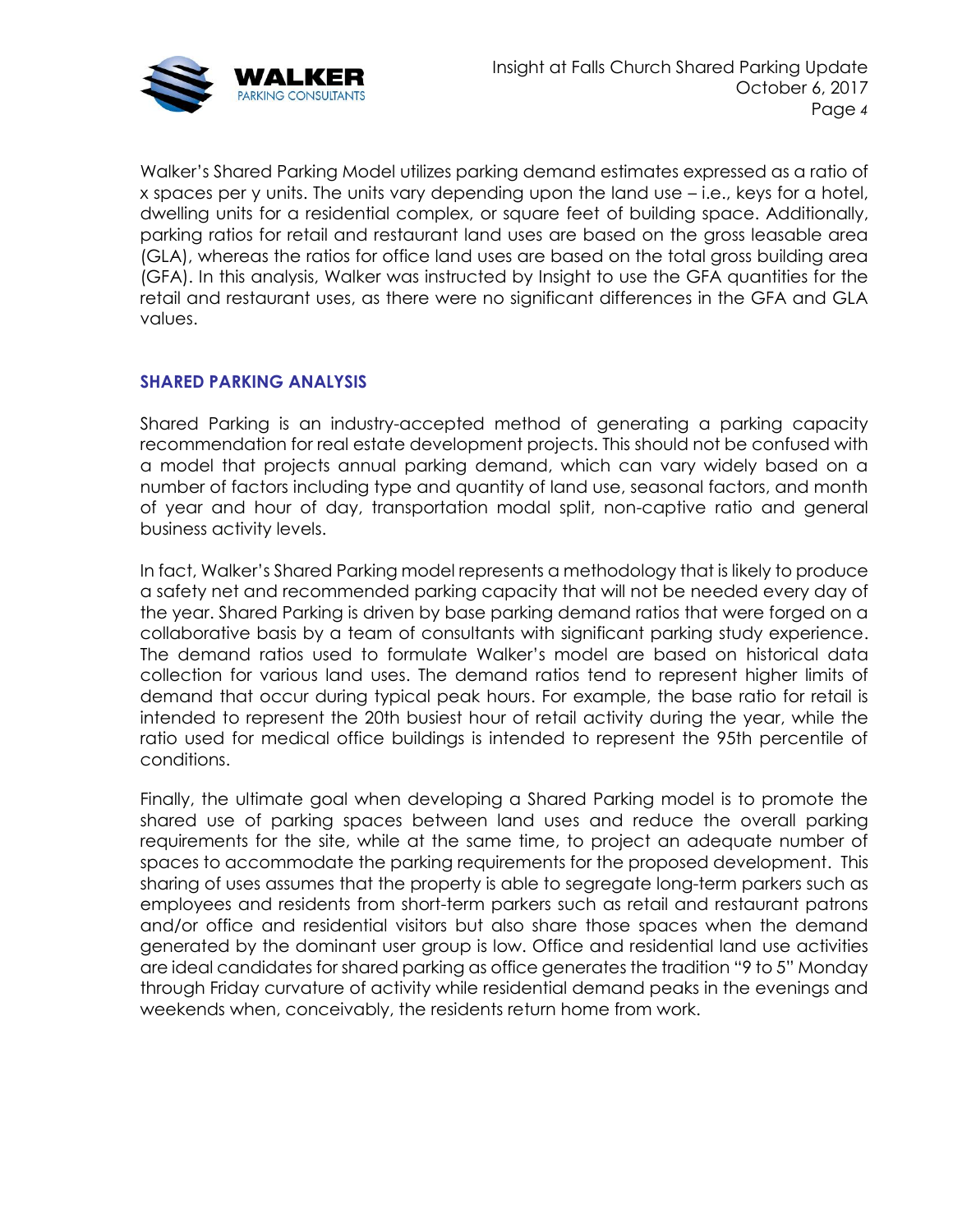

## **METHODOLOGY**

As noted, shared parking is possible where parking spaces can be used to serve two or more individual land uses without conflict or encroachment. One of the fundamental principles of downtown planning from the earliest days of the automobile has always been to share parking resources rather than to have each use or building have its own parking. The resurgence of many central cities resulting from the addition of vibrant office, residential, retail, and entertainment developments continues to rely heavily on shared parking for economic viability. In addition, mixed-use projects in many different settings have benefited from shared parking. Shared parking offers numerous benefits to a community at large, not the least of which is the environmental benefit of significantly reducing the amount of parking provided to serve commercial development.

The following flow chart describes the logical progression of a basic shared parking analysis.



Source: Adapted from Transportation Planning Handbook, ITE, 1999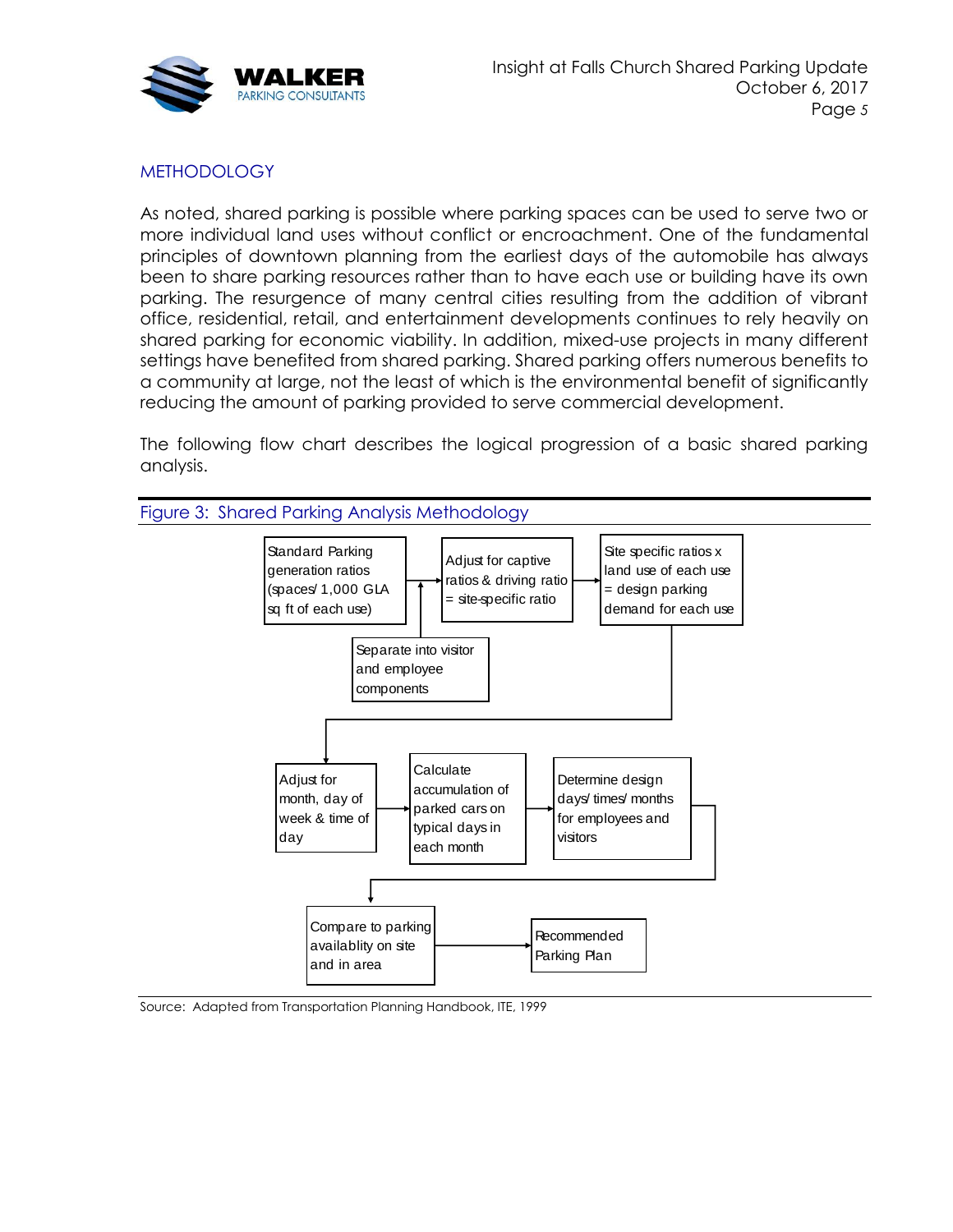

The ability to share parking spaces is the result of two conditions:

- 1. Variations in the accumulation of vehicles by hour, by day or by season at the individual land uses.
- 2. Relationships among the land uses that result in visiting multiple land uses on the same auto trip. For example, a substantial percentage of patrons at one business (restaurant) may be employees of a nearby business (office). This is referred to as the "effects of the captive market." These patrons are already parking and contribute only once to the number of peak hour parkers. In other words, the parking demand ratio for individual land uses should be factored downward in proportion to the captive market support received from neighboring land uses.

Although the interplay of land uses can reduce the overall demand, it should be noted that there are limits imposed by proximity of land uses to each other and to parking facilities. While "shared parking" by definition is capitalizing on the different demand period for a combination of land uses, it is not logical to assume that a hotel (with peak demand in the evening) can share with an office building (with peak demand during the day) if the two land uses are too far apart. Human behavior, such as limits to the distance users are willing to walk from a parking facility to their final destinations, restricts shared parking opportunities.

Walker's Shared Parking Model is based on the Urban Land Institute and International Council of Shopping Center's *Shared Parking*<sup>1</sup> publication. Walker led a team of consultants in writing the updated *Shared Parking Second Edition* and features the most up-to-date parking demand model. The model is designed to recommend the parking capacities of a mixed-use development from 6:00 a.m. to 12:00 midnight on a typical weekday and a Saturday for every month of the year based on 85<sup>th</sup> percentile level of activity conditions. While it is not a "predictor" of parking demand, it is an industryaccepted method of generating a parking capacity recommendation for a proposed development project.

### BASE PARKING DEMAND

Base parking demand ratios, as found in the ULI Shared Parking model and in some cases refined through additional research by Walker, are used as a starting point in the analysis. Based on research on the parking generation rates for free-standing developments, these industry standards are later adjusted to reflect site-specific conditions. [Table 1](#page-6-0) shows the base ratios for visitors and employees for a weekday and weekend.

<sup>1</sup> *Shared Parking* (Second Edition), 2005, The Urban Land Institute, Washington, D.C.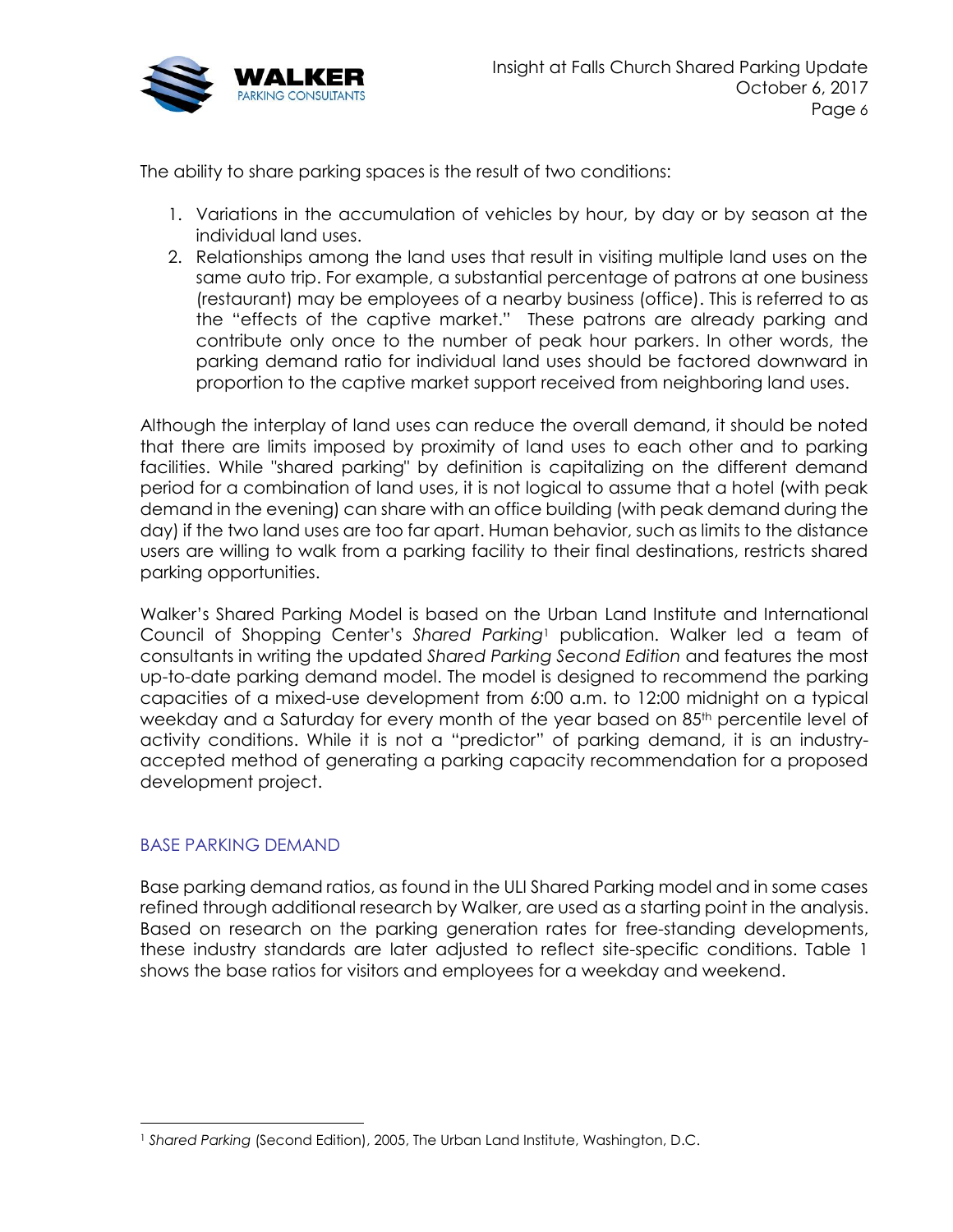

### <span id="page-6-0"></span>Table 1: Base Demand Ratios

|                                       |         | Weekday  | Weekend |          |          | Total   |         |
|---------------------------------------|---------|----------|---------|----------|----------|---------|---------|
| Land Use                              | Visitor | Employee | Visitor | Employee | Unit     | Weekday | Weekend |
| Retail                                | 2.90    | 0.70     | 3.20    | 0.80     | /ksf GLA | 3.60    | 4.00    |
| Fine/Casual Dining                    | 15.25   | 2.75     | 17.00   | 3.00     | /ksf GLA | 18.00   | 20.00   |
| <b>Family Restaurant</b>              | 9.00    | 1.50     | 12.75   | 2.25     | /ksf GLA | 10.50   | 15.00   |
| Fast Casual/Fast Food                 | 12.75   | 2.25     | 12.00   | 2.00     | /ksf GLA | 15.00   | 14.00   |
| Performing Arts Theater               | 0.30    | 0.07     | 0.33    | 0.07     | /seat    | 0.37    | 0.40    |
| Residential ADU: Studio/Efficiency    | 0.10    | 1.00     | 0.15    | 1.00     | /unit    | 1.10    | 1.15    |
| 1 bedroom                             | 0.10    | 1.10     | 0.15    | 1.10     | /unit    | 1.20    | 1.25    |
| 2 bedroom                             | 0.10    | 1.35     | 0.15    | 1.35     | /unit    | 1.45    | 1.50    |
| Residential Market: Studio/Efficiency | 0.10    | 1.00     | 0.15    | 1.00     | /unit    | 1.10    | 1.15    |
| 1 bedroom                             | 0.10    | 1.40     | 0.15    | 1.40     | /unit    | 1.50    | 1.55    |
| 2 bedroom                             | 0.10    | 1.65     | 0.15    | 1.65     | /unit    | 1.75    | 1.80    |
| >3 bedroom                            | 0.10    | 1.90     | 0.15    | 1.90     | /unit    | 2.00    | 2.05    |
| Office 25k to 100k sq ft              | 0.30    | 3.31     | 0.03    | 0.33     | /ksf GFA | 3.61    | 0.36    |

Source: ULI and Walker Parking Consultants, 2017

The base ratios are later modified by applying driving ratios, non-captive factors, and presence factors that are believed to be accurate and unique to the particular area and/or development. The following sections present a brief explanation of these adjustments.

### UNSHARED PARKING DEMAND

Assuming that each of these land uses required a separate pool of parking spaces, the peak unshared parking demand for Insight at Falls Church at full build-out and tenant occupancy is 979 spaces, occurring on a weekday, as shown in [Table 2.](#page-7-0) Also shown is the unshared weekend parking demand, which is 824 spaces.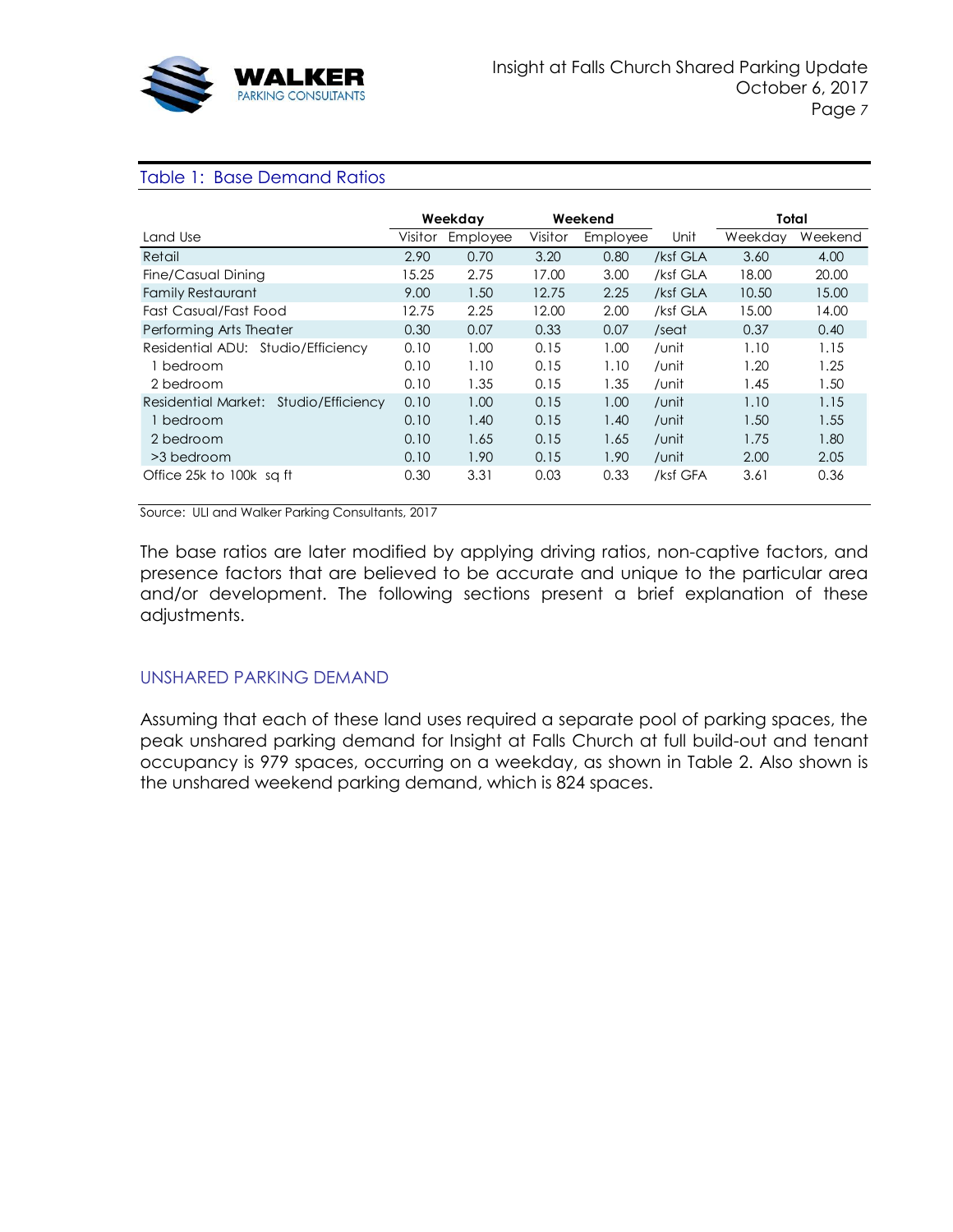

### <span id="page-7-0"></span>Table 2: Unshared Parking Demand

|                                     | Weekdays       |                | Weekends       |                |  |
|-------------------------------------|----------------|----------------|----------------|----------------|--|
|                                     | <b>Base</b>    | Unadj          | <b>Base</b>    | Unadj          |  |
| Land Use                            | Ratio Unit     | Pkg Sp         | Ratio Units    | Pkg Sp         |  |
| Retail                              | 2.90 /ksf GLA  | 15             | 3.20 /ksf GLA  | 16             |  |
| Employee                            | 0.70           | $\overline{4}$ | 0.80           | $\overline{4}$ |  |
| Fine/Casual Dining                  | 15.25 /ksf GLA | 105            | 17.00 /ksf GLA | 117            |  |
| Employee                            | 2.75           | 19             | 3.00           | 21             |  |
| <b>Family Restaurant</b>            | 9.00 /ksf GLA  | 62             | 12.75 /ksf GLA | 88             |  |
| Employee                            | 1.50           | 10             | 2.25           | 16             |  |
| Fast Casual/Fast Food               | 12.75 /ksf GLA | 32             | 12.00 /ksf GLA | 30             |  |
| Employee                            | 2.25           | 6              | 2.00           | 5              |  |
| Performing Arts Theater             | $0.30$ /seat   | 30             | $0.33$ /seat   | 33             |  |
| Employee                            | 0.07           | $\overline{7}$ | 0.07           | $\overline{7}$ |  |
| <b>Residential Guest</b>            | $0.10$ / unit  | 30             | $0.15$ / unit  | 44             |  |
| Residential ADU                     |                |                |                |                |  |
| Studio/Efficiency                   | $1.00$ / unit  | $\overline{2}$ | $1.00$ / unit  | $\overline{2}$ |  |
| 1 bedroom                           | $1.10$ / unit  | 11             | 1.10<br>0.00   | 11             |  |
| 2 bedroom                           | 1.35 / unit    | 8              | 1.35<br>0.00   | 8              |  |
| <b>Residential Market</b>           |                |                |                |                |  |
| Studio/Efficiency                   | $1.00$ / unit  | 31             | 1.00<br>0.00   | 31             |  |
| 1 bedroom                           | $1.40$ / unit  | 217            | 0.00<br>1.40   | 217            |  |
| 2 bedroom                           | $1.65$ / unit  | 150            | 1.65<br>0.00   | 150            |  |
| >3 bedroom                          | 1.90 / unit    | $\Omega$       | 1.90<br>0.00   | $\overline{0}$ |  |
| Office 25k to 100k sq ft            | 0.30 /ksf GFA  | 20             | 0.03 /ksf GFA  | $\overline{2}$ |  |
| Employee                            | 3.31           | 220            | 0.33           | 22             |  |
| <b>Subtotal Customer/Guest</b>      |                | 294            |                | 330            |  |
| Subtotal Employee/Resident          |                | 407            |                | 216            |  |
| Subtotal Reserved Resident - ADU    | 81% resident   | 17             |                | 17             |  |
| Subtotal Reserved Resident - Market | 66% resident   | 261            |                | 261            |  |
| <b>TOTAL</b>                        |                | 979            |                | 824            |  |

Source: Walker Parking Consultants, 2017

Please note that a nested parking area for some residential parkers will be located on the lowest level of the garage. Based on discussions with Insight, we assume 0.8 spaces per residential unit will be reserved in a gated area. The remaining residential parking demand will park in a shared area of the garage and will likely share space with office parking.

### DRIVING RATIO ADJUSTMENTS

Adjustments are made to account for the number of patrons who arrive at the subject property by means other than personal vehicle.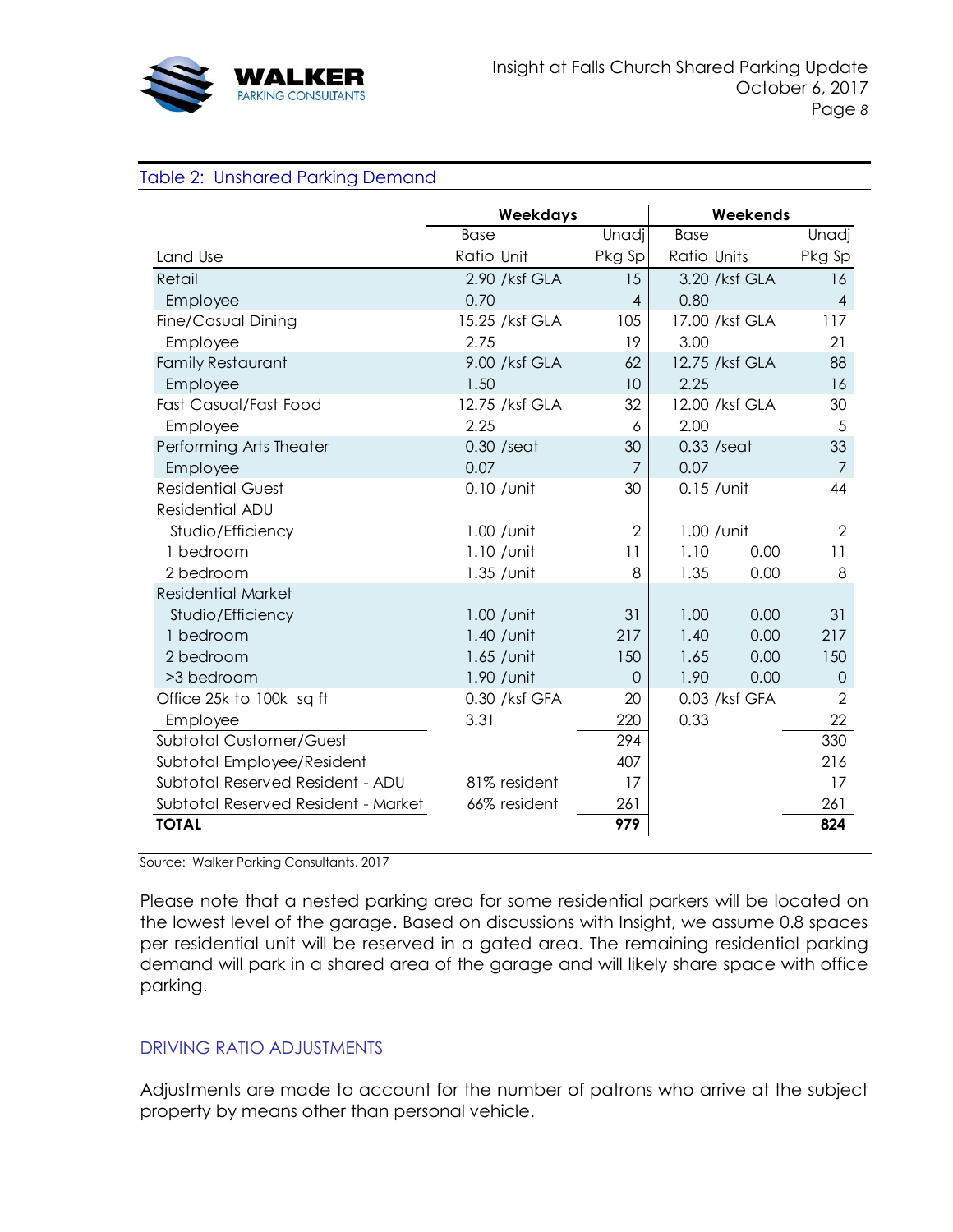

Walker used data generated by the U.S. Census Bureau to make adjustments to the driving ratio. According to census data, approximately 75 percent of employees in the area drive or ride to work in a personal vehicle near the project site. Walker assumed that 75 percent of all employees in the area arrive via personal vehicle<sup>2</sup>, while the other 25 percent utilize another means of transportation, such as mass transit, bicycle, or walking. It is important to note that service industry-related land uses, such as retail and restaurant, generally experience lower drive ratios than employees in an office setting. This has been accounted for in Walker's model.

Walker also adjusted the residential drive ratio, also known as the residential car ownership rate. While vehicle ownership varies depending on the number of people in the household and whether the space is an apartment or a condo, the residential vehicle ownership rate in the immediate area around the Insight project is approximately 85 percent based on census data. Approximately 85 percent of households in the area own one or more vehicles, while the remaining 15 percent of households do not own a vehicle.

It is important to note that transportation demand management (TDM) strategies such as bike sharing, unbundled parking leases, and market-based parking rates, as well as public transit incentives may be implemented at the property, all of which contribute to lower vehicle ownership rates and greater usage of alternative transportation options. These same strategies are included in the City of Falls Church's Comprehensive Plan and are generally found within development requirements and site plan conditions. The community lessens its dependence on single-occupancy automobile travel and the developer is required to build fewer spaces. While this is a significant development cost savings when building fewer parking spaces, the developer and its property manager must recognize the operating expenses associated with transit subsidies, unbundling of parking pricing, and parking access control equipment.

[Table 3](#page-9-0) illustrates the driving ratios for weekday and weekend employees and guests used in this analysis.

*<sup>2</sup> Includes both single occupancy vehicles and carpooling.*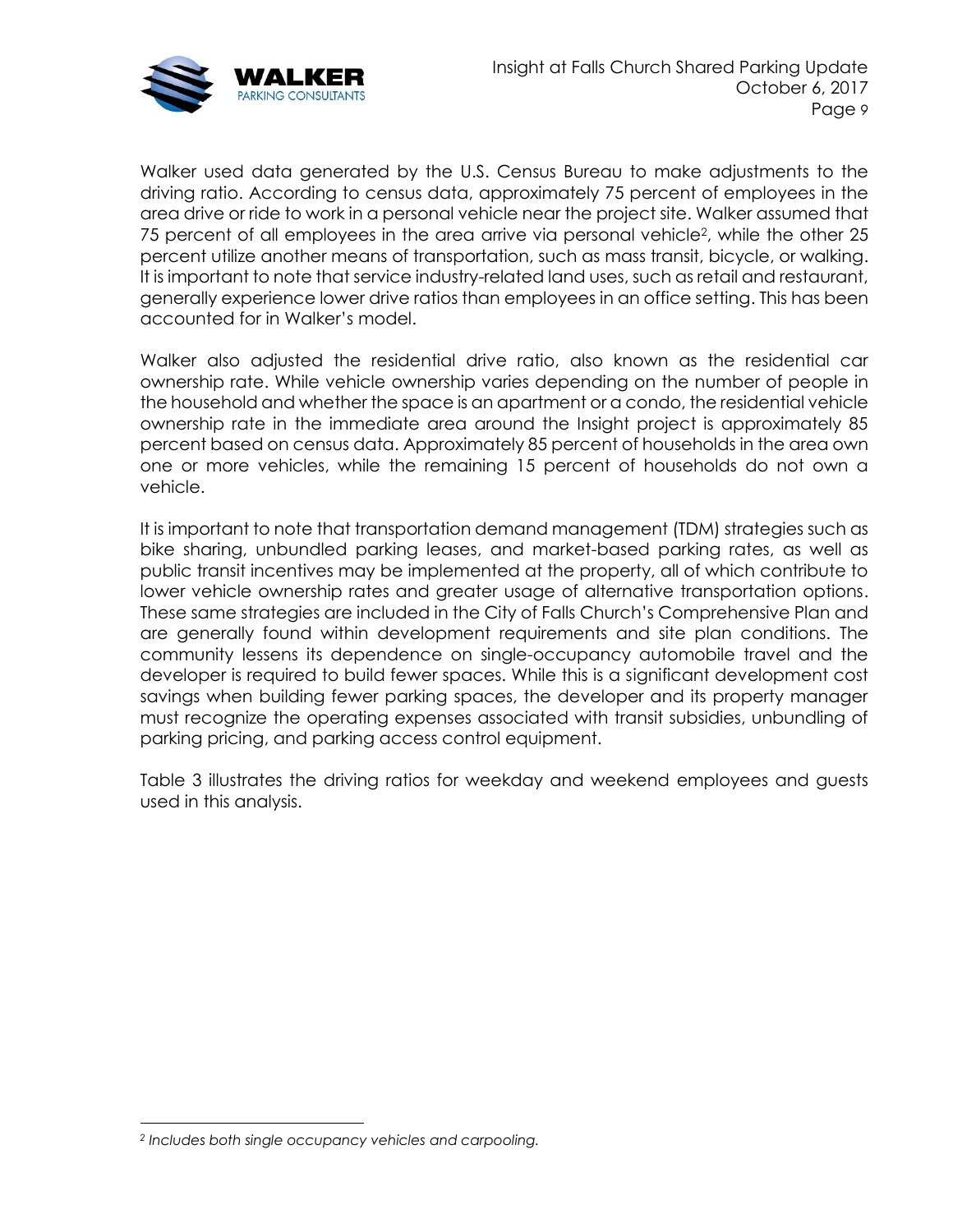

#### <span id="page-9-0"></span>Table 3: Drive Ratios

|                           | Weekday        |         | Weekend        |         |  |
|---------------------------|----------------|---------|----------------|---------|--|
| <b>Land Use</b>           | <b>Daytime</b> | Evening | <b>Daytime</b> | Evening |  |
| Retail                    | 82%            | 92%     | 92%            | 92%     |  |
| Employee                  | 65%            | 70%     | 70%            | 75%     |  |
| Fine/Casual Dining        | 82%            | 92%     | 92%            | 92%     |  |
| Employee                  | 65%            | 70%     | 70%            | 75%     |  |
| Family Restaurant         | 82%            | 92%     | 92%            | 92%     |  |
| Employee                  | 65%            | 70%     | 70%            | 75%     |  |
| Fast Casual/Fast Food     | 82%            | 92%     | 92%            | 92%     |  |
| Employee                  | 65%            | 70%     | 70%            | 75%     |  |
| Performing Arts Theater   | 82%            | 92%     | 92%            | 92%     |  |
| Employee                  | 65%            | 70%     | 70%            | 75%     |  |
| <b>Residential Guest</b>  | 82%            | 92%     | 92%            | 92%     |  |
| <b>Residential ADU</b>    | 85%            | 85%     | 85%            | 85%     |  |
| Studio/Efficiency         | 85%            | 85%     | 85%            | 85%     |  |
| 1 bedroom                 | 85%            | 85%     | 85%            | 85%     |  |
| 2 bedroom                 | 85%            | 85%     | 85%            | 85%     |  |
| <b>Residential Market</b> | 85%            | 85%     | 85%            | 85%     |  |
| Studio/Efficiency         | 85%            | 85%     | 85%            | 85%     |  |
| 1 bedroom                 | 85%            | 85%     | 85%            | 85%     |  |
| 2 bedroom                 | 85%            | 85%     | 85%            | 85%     |  |
| >3 bedroom                | 85%            | 85%     | 85%            | 85%     |  |
| Office 25k to 100k sq ft  | 82%            | 92%     | 92%            | 92%     |  |
| Employee                  | 75%            | 80%     | 80%            | 85%     |  |

Source: Walker Parking Consultants, 2017

## NON-CAPTIVE ADJUSTMENTS

"Captive market" is borrowed from market researchers to describe people who are already present in the immediate vicinity at certain times of the day. In the shared parking analysis, the term "captive market" reflects the adjustment of parking needs and vehicular trip generation rates due to the interaction among uses in an area. Traditionally, the non-captive adjustment is used to fine-tune the parking needs of restaurants and retail patronized by employees of adjacent office buildings, or other persons already counted as being parked for the day.

Walker, in designing a shared use analysis, uses the inverse or non-captive ratio, which is the percentage of parkers who are not already counted as being parked. There is usually a dominant land use, in this case the residential and office space, which account for the longest parking durations of a vehicle.

[Table 4](#page-10-0) details the weekday and weekend non-captive factors used in this analysis.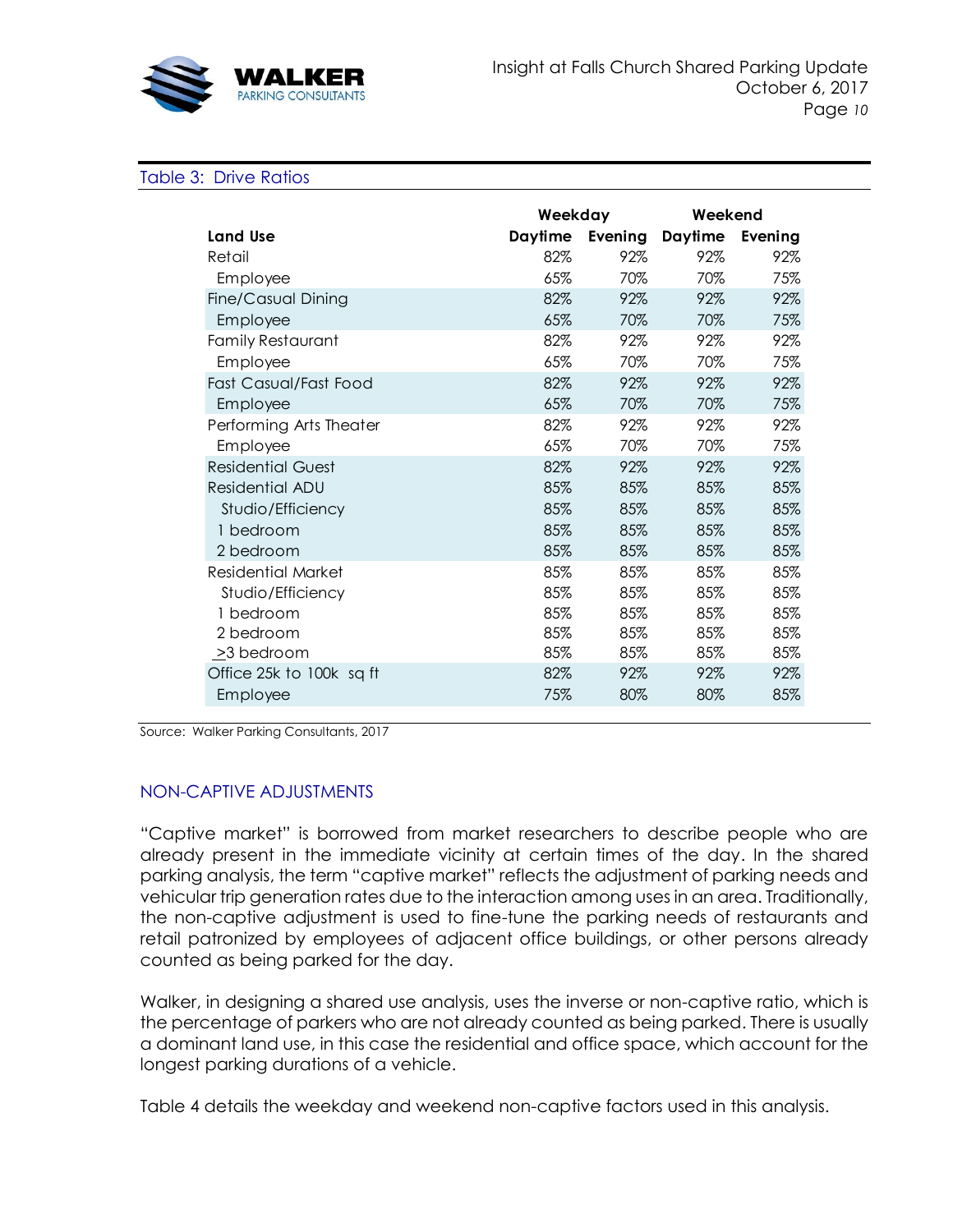

### <span id="page-10-0"></span>Table 4: Non-Captive Ratios

|                           | Weekday |         | Weekend        |         |  |
|---------------------------|---------|---------|----------------|---------|--|
| <b>Land Use</b>           | Daytime | Evening | <b>Daytime</b> | Evening |  |
| Retail                    | 75%     | 73%     | 82%            | 61%     |  |
| Employee                  | 96%     | 97%     | 97%            | 97%     |  |
| Fine/Casual Dining        | 75%     | 92%     | 92%            | 92%     |  |
| Employee                  | 96%     | 97%     | 97%            | 97%     |  |
| Family Restaurant         | 75%     | 92%     | 90%            | 92%     |  |
| Employee                  | 96%     | 97%     | 97%            | 97%     |  |
| Fast Casual/Fast Food     | 7%      | 51%     | 58%            | 55%     |  |
| Employee                  | 96%     | 97%     | 97%            | 97%     |  |
| Performing Arts Theater   | 100%    | 100%    | 100%           | 100%    |  |
| Employee                  | 96%     | 97%     | 97%            | 97%     |  |
| <b>Residential Guest</b>  | 100%    | 100%    | 100%           | 100%    |  |
| Residential ADU           | 100%    | 100%    | 100%           | 100%    |  |
| Studio/Efficiency         | 100%    | 100%    | 100%           | 100%    |  |
| 1 bedroom                 | 100%    | 100%    | 100%           | 100%    |  |
| 2 bedroom                 | 100%    | 100%    | 100%           | 100%    |  |
| <b>Residential Market</b> | 100%    | 100%    | 100%           | 100%    |  |
| Studio/Efficiency         | 100%    | 100%    | 100%           | 100%    |  |
| 1 bedroom                 | 100%    | 100%    | 100%           | 100%    |  |
| 2 bedroom                 | 100%    | 100%    | 100%           | 100%    |  |
| >3 bedroom                | 100%    | 100%    | 100%           | 100%    |  |
| Office 25k to 100k sq ft  | 100%    | 100%    | 100%           | 100%    |  |
| Employee                  | 98%     | 100%    | 100%           | 100%    |  |
|                           |         |         |                |         |  |

Source: Walker Parking Consultants, 2017

In order to estimate the retail non-captive factor, we assumed that a small percentage of restaurant customers, residents and employees would visit the retail tenants. Similarly, we assumed a large number of employees, residents, and retail patrons would also visit the fast/casual and fine/casual dining restaurants while already parked for their primary destination.

### PRESENCE FACTORS

Presence is the last factor applied to the shared parking model. It is expressed as a percentage of potential demand modified for time of day and time of year. Considering that parking demand for each land use may peak at different times generally means that fewer parking spaces are needed for the combination of land uses in a project than would be required if each land use were considered separately.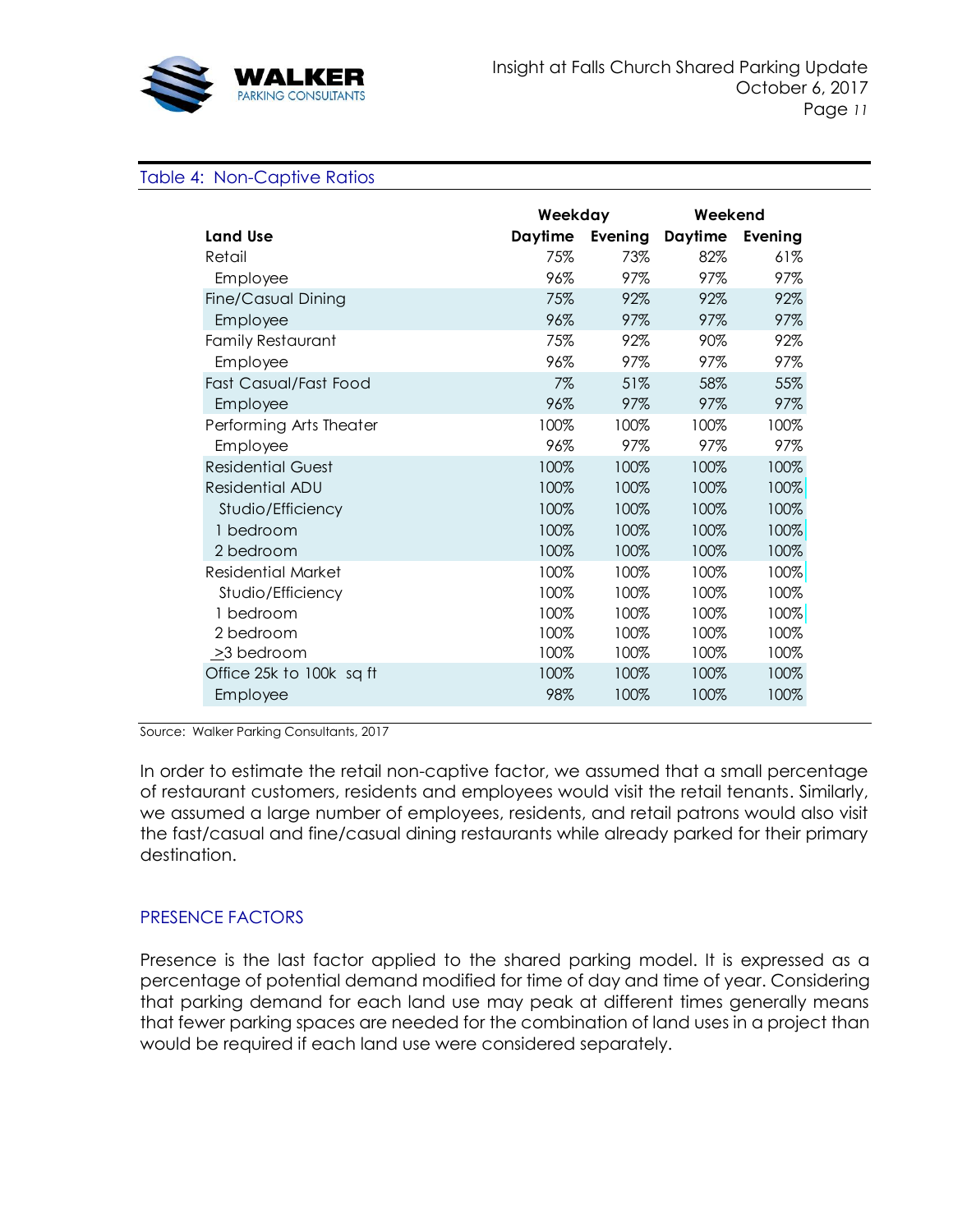

The shared parking demand model evaluates parking demand for each land use from 6:00 a.m. to midnight on weekdays and weekends for every month of the year.<sup>3</sup>

The model concludes that peak weekend parking demand occurs around 1:00 p.m. when the residential reserved, retail, office, family restaurant, and fast/casual restaurant space are at or near their peak demand. [Figure 4](#page-11-0) shows the major land uses and their projected hourly occupancy rates. As an example, fine/casual dining experiences a smaller peak around lunch time and reaches its overall peak around 8:00 p.m. before rapidly falling by midnight.

<span id="page-11-0"></span>

Source: Walker Parking Consultants, 2017

The monthly presence factors used in our model for the major land uses are shown in [Figure 5.](#page-12-0) Retail parking peaks during the holiday shopping season in December, and quickly falls off thereafter. Late December (post-Christmas) is calculated separately due to the change in patterns. The retail spike accounts for the December peak projected by our model.

*<sup>3</sup> An additional analysis of the last week of December is included and considered a "thirteenth month." During this unique period, special analysis is required due to the difference in parking demand patterns, as opposed to the first three weeks of December.*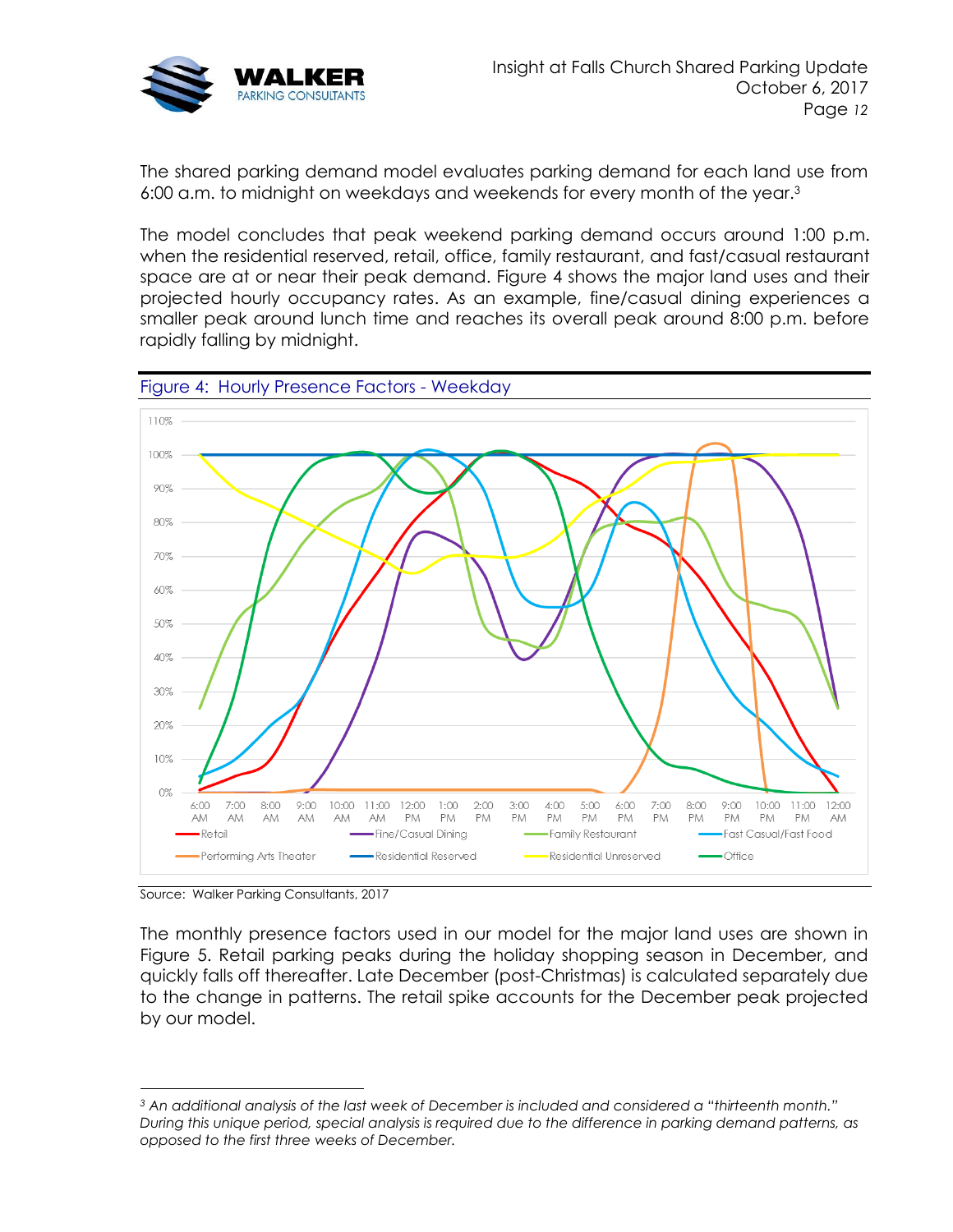



<span id="page-12-0"></span>Figure 5: Monthly Presence Factors

Source: Walker Parking Consultants, 2017

### OPERATIONAL ASSUMPTIONS

At this time, we understand Insight intends to install a Parking Access and Revenue Control System (PARCS) in the garage to manage both monthly and transient parking demand. With a pay-on-foot (POF) application, the transient user enters the garage by taking a ticket from an entrance lane ticket dispenser and parks in the parking structure, in this case either the ground or P1 level of the garage. To exit the garage, the patron proceeds to a POF station, pays the appropriate fee, and is issued a validated ticket for use at the exit verifier. The monthly customer uses their proximity card or their AVI transponder at the entrance and exit to operate the gates.

Residential parkers who have elected to pay for a reserved space would proceed to the lowest level of the garage where they would access a second set of gates to park in a nested area. As stated previously, reserved residential parking will be provided at 0.8 spaces per residential unit, or approximately 236 spaces. Preliminary site plans indicate the capacity of the P2 level of the garage is 246 spaces. It is unclear if/how many of these 10 extra spaces may be allocated as reserved residential and how many may be lost to PARCS equipment installation.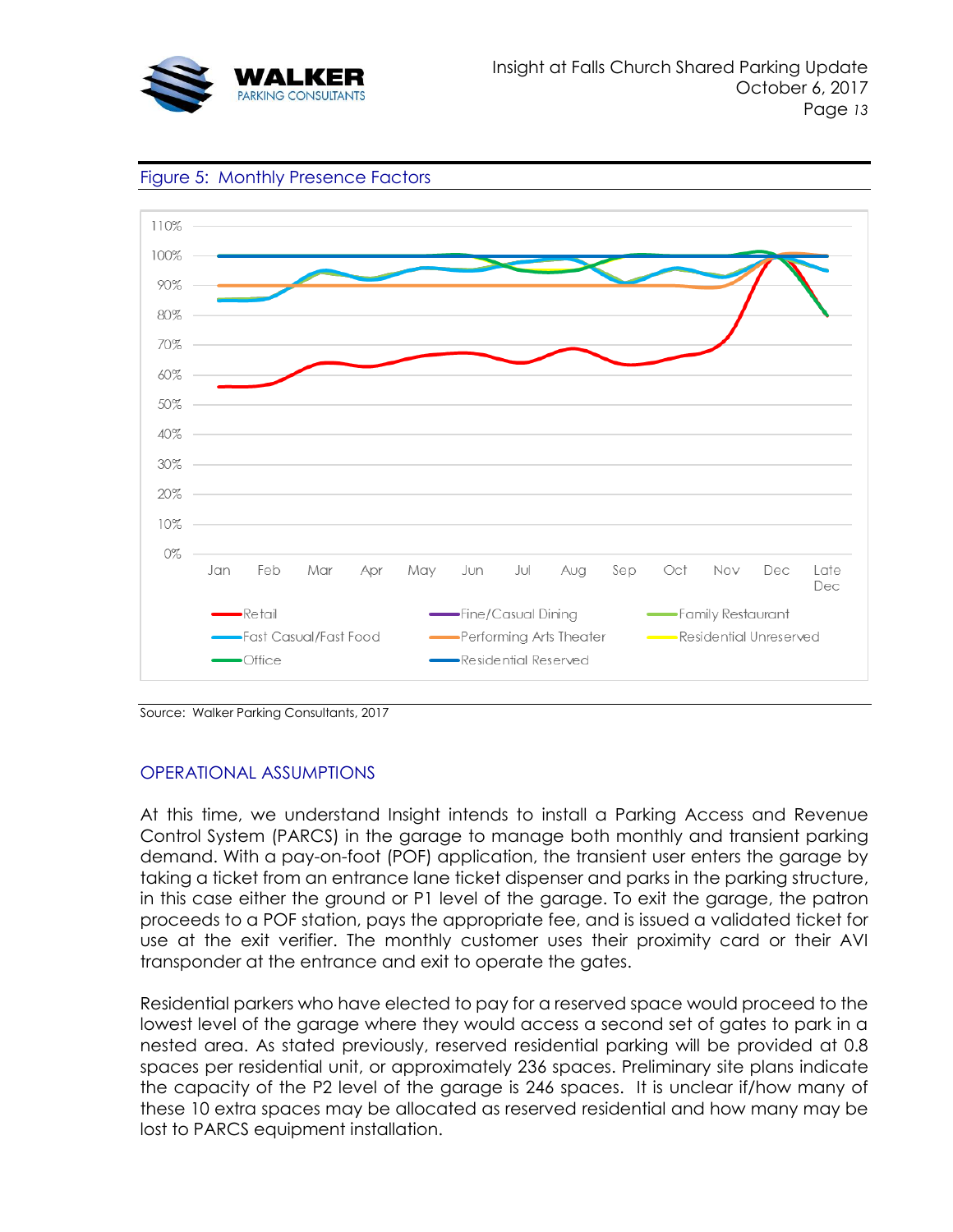

Residential parking that is not located interior to the nested area will share the parking on the P1 level with the office employees during the weekday and retail/restaurant users on nights and weekends. Short-term transient parkers should be encouraged to park ongrade, with overflow directed to the P1 level. It will be important to both ensure adequate parking remains available for residents/monthly permit holders on the P1 level and maintain the ground floor level for transient parkers. We assume this balance will be achieved through signage, permits, and regular enforcement. We recommend Insight closely monitor the number of monthly permits sold to both residents and office employees and adjust to market conditions until a balanced distribution of monthly and transient parking is reached. Note that the City of Falls Church may require Insight to provide a much more detailed transportation management plan (TMP) to ensure that the number of spaces provided and shared use strategy employed will prove effective.

Please note, should Insight elect to restrict access to both lower levels of the garage to residential and office (monthly) parkers only, Walker's shared parking recommendations would need to be revised and increased. Nesting both the P1 and P2 levels would result in unused spaces on these levels on nights and weekends. Additionally, our analysis suggests that the approximately 105 spaces at grade may not be enough to support the transient parking need under peak conditions.

Lastly, please note that our parking capacity recommendations assume Insight charges market rates for monthly parkers, including residents and employees, and that these fees would be unbundled from office and residential rents. Providing or subsidizing parking for no or minimal cost to the user would impact the parking generation rates and would require Walker's shared parking recommendations to revised and increased.

## SHARED PARKING DEMAND

The recommended peak hour capacities for a weekday and weekend using the shared parking methodology are presented in the tables below. The unadjusted or unshared parking demand is also shown for comparison.

Assuming that each of these land uses required a separate pool of parking spaces, a peak unshared parking demand of 979 spaces on a weekday is expected. Adjusting for shared parking, the weekday shared peak parking demand is anticipated to occur in December, with 598 parking spaces occupied at around 2:00 p.m.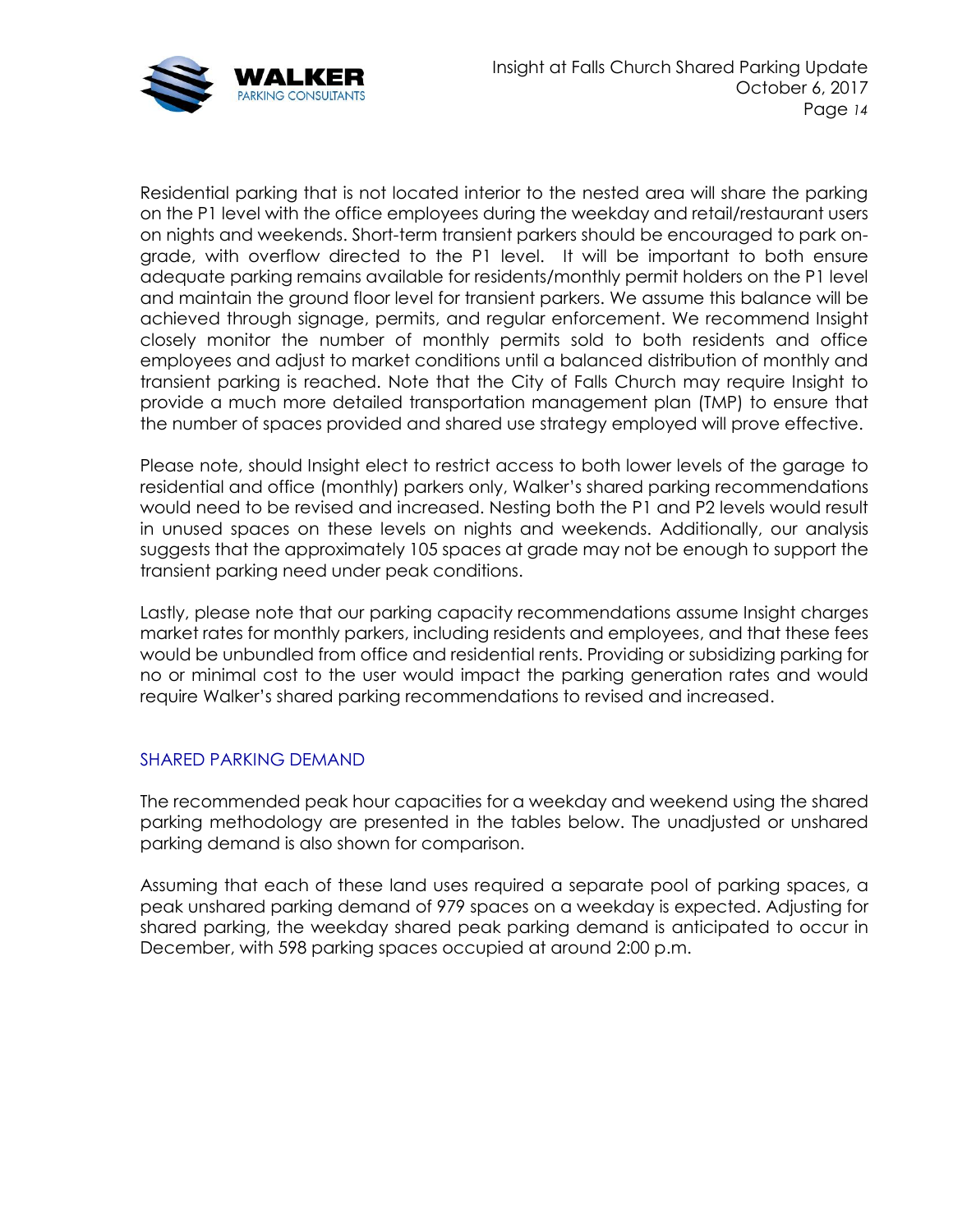

The table below also includes an alternate peak hour in the evening for comparison, when office demand decreases and restaurant and residential demand increases.

### Table 5: Weekday Shared Parking Demand

|                                         |                |          |         |                                 |         |                               | Alternate      |
|-----------------------------------------|----------------|----------|---------|---------------------------------|---------|-------------------------------|----------------|
|                                         | Weekday        |          |         |                                 |         | Peak                          |                |
|                                         |                |          |         |                                 |         | Demand                        | Demand         |
|                                         | Unadi          |          |         | Month Adj Pk Hr Adj Non Captive |         | Drive Ratio December December |                |
| Land Use                                | Demand         | December | 2:00 PM | Daytime                         | Daytime | 2:00 PM                       | 8:00 PM        |
| Retail                                  | 15             | 100%     | 100%    | 75%                             | 82%     | 9                             | 7              |
| Employee                                | 4              | 100%     | 100%    | 96%                             | 65%     | $\overline{2}$                | $\overline{2}$ |
| Fine/Casual Dining                      | 105            | 100%     | 65%     | 75%                             | 82%     | 42                            | 89             |
| Employee                                | 19             | 100%     | 90%     | 96%                             | 65%     | 11                            | 13             |
| <b>Family Restaurant</b>                | 62             | 100%     | 50%     | 75%                             | 82%     | 19                            | 42             |
| Employee                                | 10             | 100%     | 100%    | 96%                             | 65%     | 6                             | 6              |
| <b>Fast Casual/Fast Food</b>            | 32             | 100%     | 90%     | 7%                              | 82%     | $\overline{2}$                | 8              |
| Employee                                | 6              | 100%     | 95%     | 96%                             | 65%     | 4                             | $\overline{2}$ |
| Performing Arts Theater                 | 30             | 100%     | $1\%$   | 100%                            | 82%     | $\Omega$                      | 28             |
| Employee                                | $\overline{7}$ | 100%     | 30%     | 96%                             | 65%     |                               | 5              |
| <b>Residential Guest</b>                | 30             | 100%     | 20%     | 100%                            | 82%     | 5                             | 28             |
| Residential Reserved - ADU              | 17             | 100%     | 100%    | 100%                            | 85%     | 14                            | 14             |
| Residential Unreserved - ADU            | 4              | 100%     | 70%     | 100%                            | 85%     | $\overline{2}$                | 3              |
| Residential Reserved - Market           | 261            | 100%     | 100%    | 100%                            | 85%     | 222                           | 222            |
| Residential Unreserved - Market         | 137            | 100%     | 70%     | 100%                            | 85%     | 81                            | 114            |
| Office 25k to 100k sq ft                | 20             | 100%     | 100%    | 100%                            | 82%     | 16                            | $\Omega$       |
| Employee                                | 220            | 100%     | 100%    | 98%                             | 75%     | 162                           | 12             |
| Subtotal Customer/Guest                 | 294            |          |         |                                 |         | 93                            | 202            |
| Subtotal Employee/Resident              | 407            |          |         |                                 |         | 269                           | 157            |
| Subtotal Reserved Resident - ADU        | 17             |          |         |                                 |         | 14                            | 14             |
| Subtotal Reserved Resident - Market     | 261            |          |         |                                 |         | 222                           | 222            |
| <b>Total Parking Spaces Recommended</b> | 979            |          |         |                                 |         | 598                           | 595            |
|                                         |                |          |         |                                 |         |                               |                |

Source: Walker Parking Consultants, 2017

The figure below shows the cumulative parking demand for each land use from 6:00 a.m. until midnight during a weekday in December during peak conditions. Per Insight, 0.8 spaces per residential unit or approximately 236 spaces are 100% reserved. Residential parking demand (both reserved and shared) account for the largest portion of demand generated onsite.

The available supply is also shown on the figure below.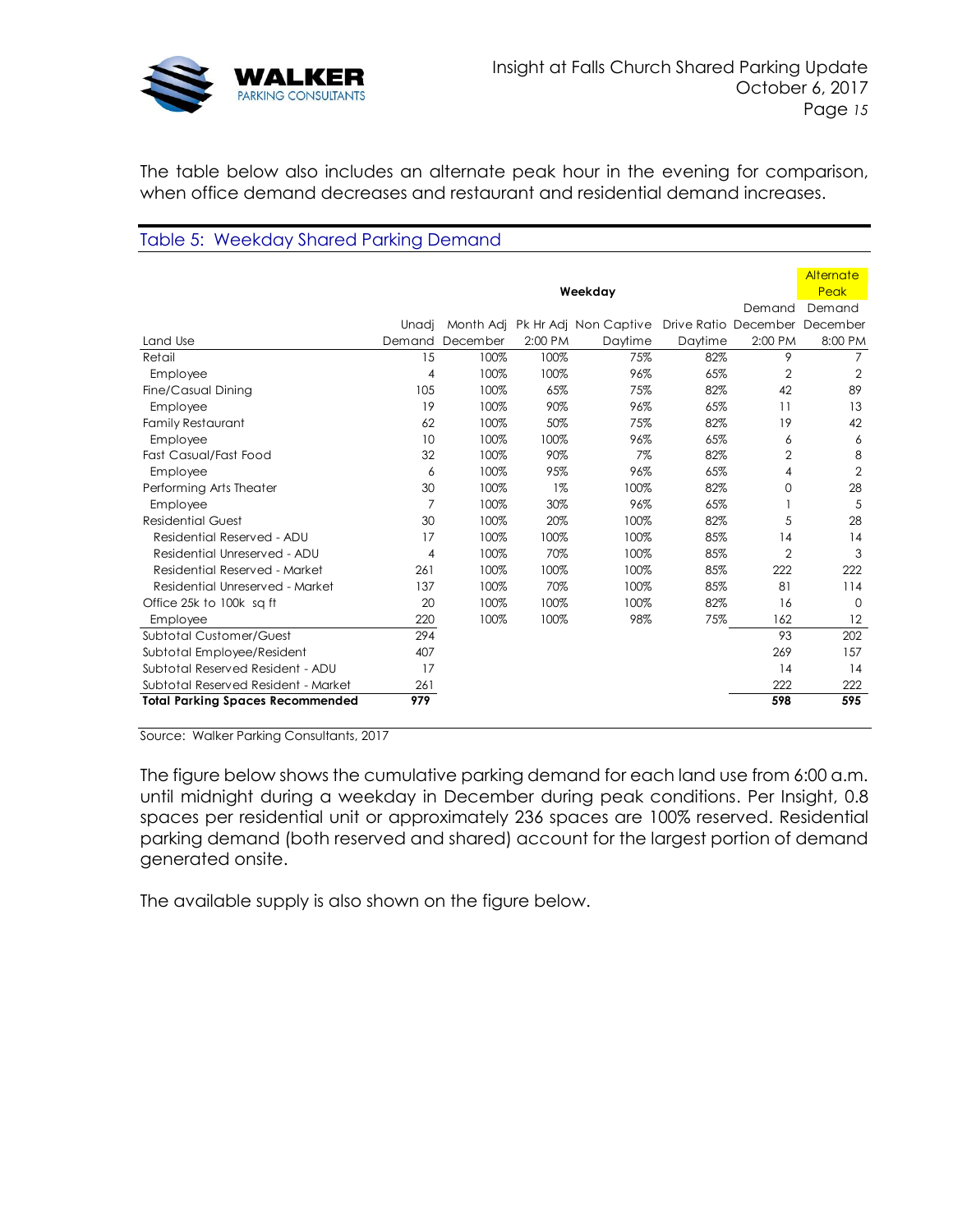





Source: Walker Parking Consultants, 2017

As a reference, the figure above also includes lines demarking the total available parking supply and the cumulative below grade parking supply. At 0.8 spaces per residential unit, the reserved parking for the residential land use would not occupy the lowest level in its entirety (236 spaces vs 246 spaces). The office (employee and visitor) and residential demand together also are not expected to fully occupy the below grade parking supply in the garage. During the evening, much of the first level below grade would be empty if restricted to just office and residential use.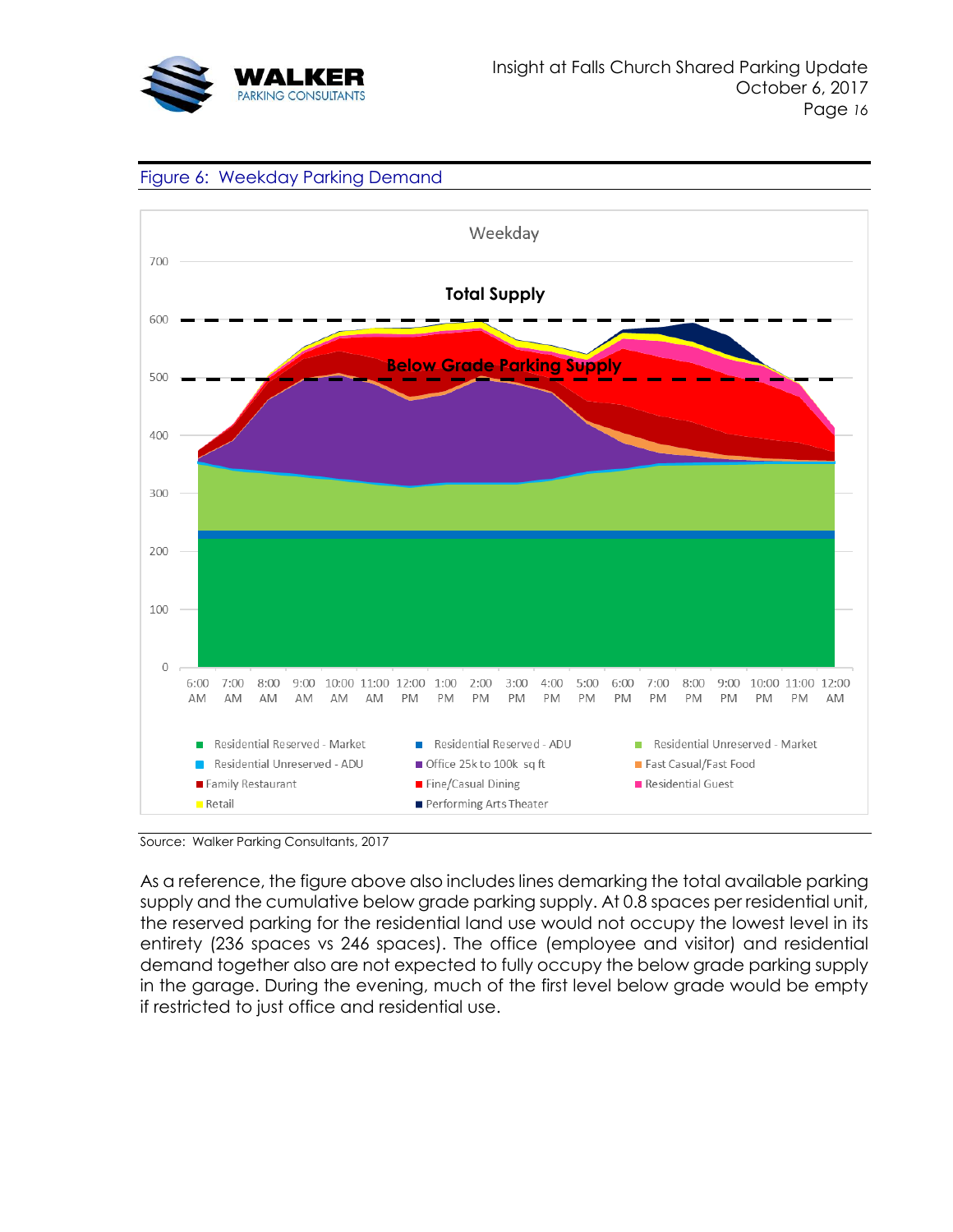

Peak parking demand during the weekend is expected to occur in December at 8:00 p.m., with around 619 parking spaces. The unadjusted parking demand is projected at 824 spaces. Again, we have included an alternate daytime peak hour for comparison.

# Table 6: Weekend Shared Parking Demand

|                                         |                |                 |         |                                       |                               |                | Alternate       |
|-----------------------------------------|----------------|-----------------|---------|---------------------------------------|-------------------------------|----------------|-----------------|
|                                         |                |                 |         | Weekend                               |                               |                | Peak            |
|                                         |                |                 |         |                                       |                               | Demand         | Demand          |
|                                         |                |                 |         | Unadj Month Adj Pk Hr Adj Non Captive | Drive Ratio December December |                |                 |
| Land Use                                |                | Demand December | 8:00 PM | Evening                               | Evening                       | 8:00 PM        | 1:00 PM         |
| Retail                                  | 16             | 100%            | 65%     | 61%                                   | 92%                           | 6              | 11              |
| Employee                                | 4              | 100%            | 75%     | 97%                                   | 75%                           | $\overline{2}$ | 3               |
| Fine/Casual Dining                      | 117            | 100%            | 100%    | 92%                                   | 92%                           | 99             | 54              |
| Employee                                | 21             | 100%            | 100%    | 97%                                   | 75%                           | 15             | $\overline{11}$ |
| Family Restaurant                       | 88             | 100%            | 65%     | 92%                                   | 92%                           | 48             | 62              |
| Employee                                | 16             | 100%            | 95%     | 97%                                   | 75%                           | 11             | 11              |
| Fast Casual/Fast Food                   | 30             | 100%            | 50%     | 55%                                   | 92%                           | 8              | 16              |
| Employee                                | 5              | 100%            | 60%     | 97%                                   | 75%                           | $\overline{2}$ | 3               |
| Performing Arts Theater                 | 33             | 100%            | 100%    | 100%                                  | 92%                           | 30             | 5               |
| Employee                                | 7              | 100%            | 100%    | 97%                                   | 75%                           | 5              | 5               |
| <b>Residential Guest</b>                | 44             | 100%            | 100%    | 100%                                  | 92%                           | 40             | 8               |
| Residential Reserved - ADU              | 17             | 100%            | 100%    | 100%                                  | 85%                           | 14             | 14              |
| Residential Unreserved - ADU            | 4              | 100%            | 98%     | 100%                                  | 85%                           | 3              | $\overline{2}$  |
| Residential Reserved - Market           | 261            | 100%            | 100%    | 100%                                  | 85%                           | 222            | 222             |
| Residential Unreserved - Market         | 137            | 100%            | 98%     | 100%                                  | 85%                           | 114            | 81              |
| Office 25k to 100k sq ft                | $\overline{2}$ | 100%            | 0%      | 100%                                  | 92%                           | 0              |                 |
| Employee                                | 22             | 100%            | 0%      | 100%                                  | 85%                           | $\Omega$       | 14              |
| <b>Subtotal Customer/Guest</b>          | 330            |                 |         |                                       |                               | 231            | 157             |
| Subtotal Employee/Resident              | 216            |                 |         |                                       |                               | 152            | 130             |
| Subtotal Reserved Resident - ADU        | 17             |                 |         |                                       |                               | 14             | 14              |
| Subtotal Reserved Resident - Market     | 261            |                 |         |                                       |                               | 222            | 222             |
| <b>Total Parking Spaces Recommended</b> | 824            |                 |         |                                       |                               | 619            | 523             |

Source: Walker Parking Consultants, 2017

The following figure shows the cumulative parking demand for each land use from 6:00 a.m. until midnight during a Saturday in December during peak conditions. Again, the residential land uses account for more than half the demand generated by the project.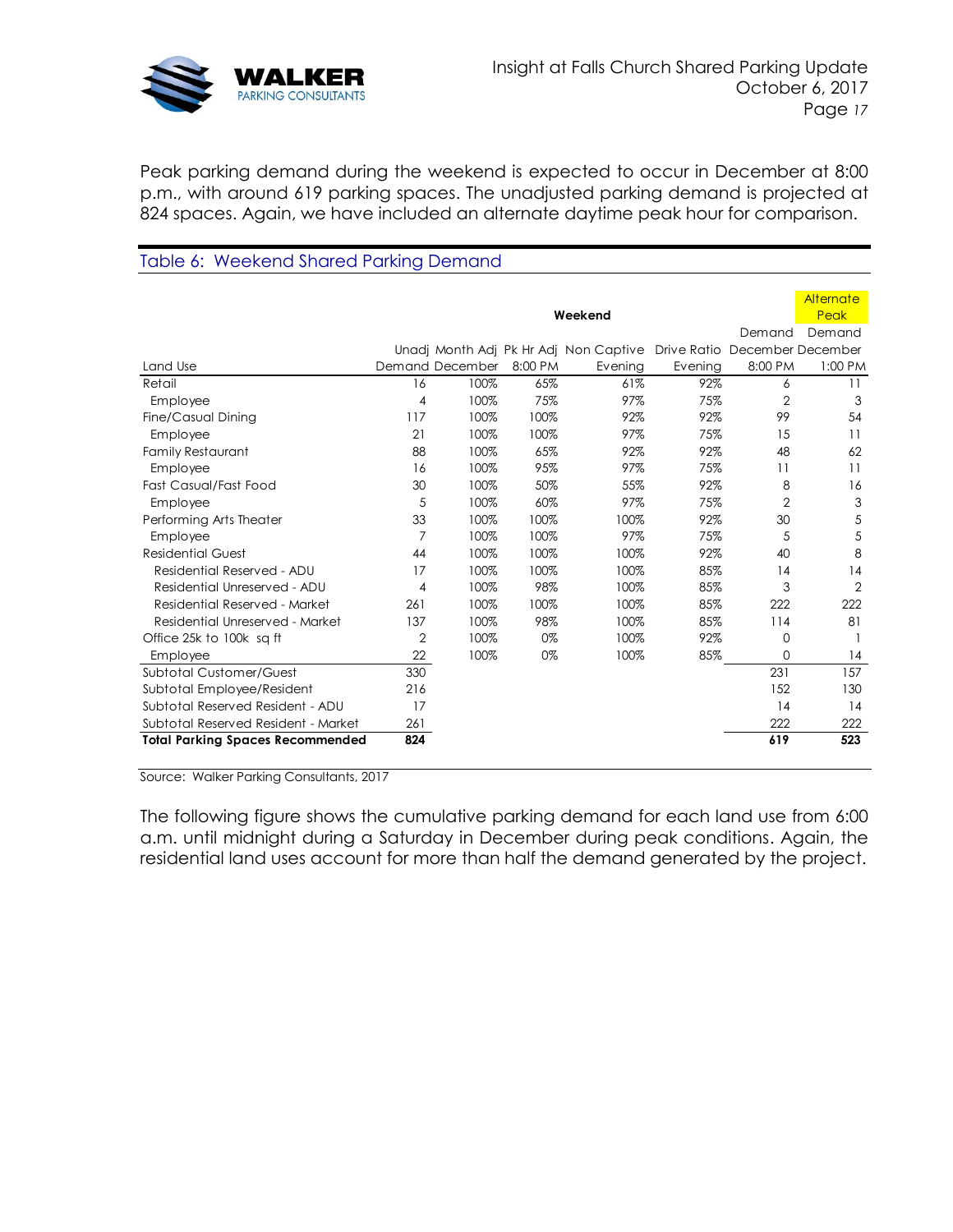





Source: Walker Parking Consultants, 2017

Please note that retail and restaurant parking is expected to utilize the first level below grade during weekend conditions. If transient parking were limited to only the 105 spaces on grade, a parking deficit may exist during peak hours of operation.

**While the projected parking demand during weekend conditions is expected to exceed the on-site parking supply, by approximately 19 spaces during peak conditions, it is important to note that the shortage may only be experienced for a few hours throughout the course of the year. During the remaining hours of operation, the parking supply is expected to be sufficient to support demand.** 

**It is also important to note that some of the projected parking demand could be mitigated through additional parking management strategies such as arranging for commercial/retail employees to park off-site, particularly during the busiest periods of**